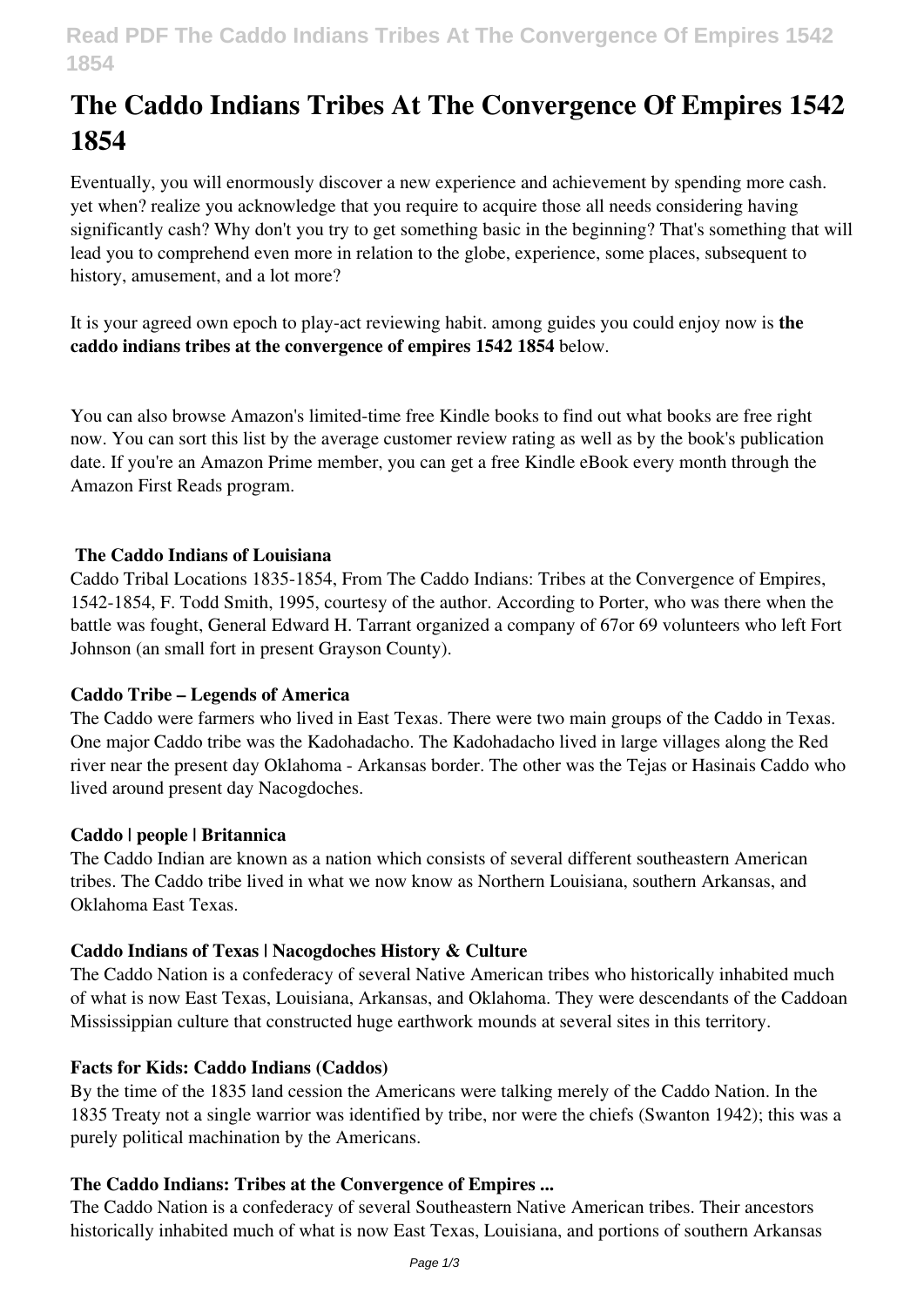# **Read PDF The Caddo Indians Tribes At The Convergence Of Empires 1542 1854**

and Oklahoma. They were descendants of the Caddoan Mississippian culture that constructed huge earthwork mounds at several sites in this territory. In the early 19th century, Caddo people were forced to a reservation in Texas; they were removed to Indian Territory in 1859. Today, the Caddo Nation of O

# **The Caddo Indians of Louisiana**

During the Civil War most of the Caddo groups abandoned the Indian Territory and resettled in southern and eastern Kansas, but they moved back to the Wichita Reservation in 1867. By 1874 the boundaries of the Caddo reservation were defined, and the separate Caddo tribes agreed to unite as the unified Caddo Indian Tribe.

# **World of the Caddo - Houses**

Caddo communities—called villages or towns in the de Soto chronicles and often referred to as tribes or bands by later writers—were actually related farmsteads secluded and separated by gardens and woodland. Relatives lived together in one or more houses on a farmstead.

# **The Caddo Indians - Archeology Matters**

What other Native Americans did the Caddo tribe interact with? The Caddos interacted frequently with all the other tribes of the Southern Plains, particularly the Osage, Comanche, Kiowa, and Quapaw. Sometimes the Caddos were friendly with these tribes, trading goods and intermarrying. Other times they fought wars against each other. Plains Indian tribes treated war differently than European countries did.

# **Plains Indians - Wikipedia**

For hundreds of years, the Caddo Indians built huge dome-shaped houses, temples, and other structures without using modern equipment or tools! They had no chainsaws or metal axes to cut down the tall pine trees from the forests. They had no metal hammers and nails to join the pieces of their houses together.

# **Tejas > Caddo Voices > 20 Years Without a Home**

Caddo came together at mound centers like Caddoan Mounds during sacred and festive times. Adaptability in the Face of Crisis Caddo tribes maintained an adaptable political organization in order to meet the demands of a shifting local economy. For example, in the 1780s the Hasinai Caddo changed their social structure to eliminate the

#### **Caddo Nation - Encyclopedia of Arkansas**

However, it should be noted that the Texicans placed the tribe near Caddo Station in 1842 (Gullick 1921). Immediately after the American land treaty, the tribe apparently split into factions. A group under Thrsher moved to the Brazos River in Texas; the others stayed in Louisiana until at least 1842, when they apparently moved to live with the Choctaw sometime that year (Swan- ton 1942:95).

#### **Caddo - Wikipedia**

Caddo, one tribe within a confederacy of North American Indian tribes comprising the Caddoan linguistic family. Their name derives from a French truncation of kadohadacho, meaning "real chief" in Caddo. The Caddo proper originally occupied the lower Red River area in what are now Louisiana and Arkansas. In the late 17th century they numbered approximately 8,000 persons living in villages scattered along the Red River and its tributaries.

#### **Caddo Tribe | Access Genealogy**

The Caddo lived in several tribal groups in southwest Arkansas and nearby areas of Texas, Louisiana, and Oklahoma from A.D. 1000 to about A.D. 1800. When visited by Spanish and French explorers around 1700, they were organized into three allied confederacies, the Kadohadacho on the great bend of